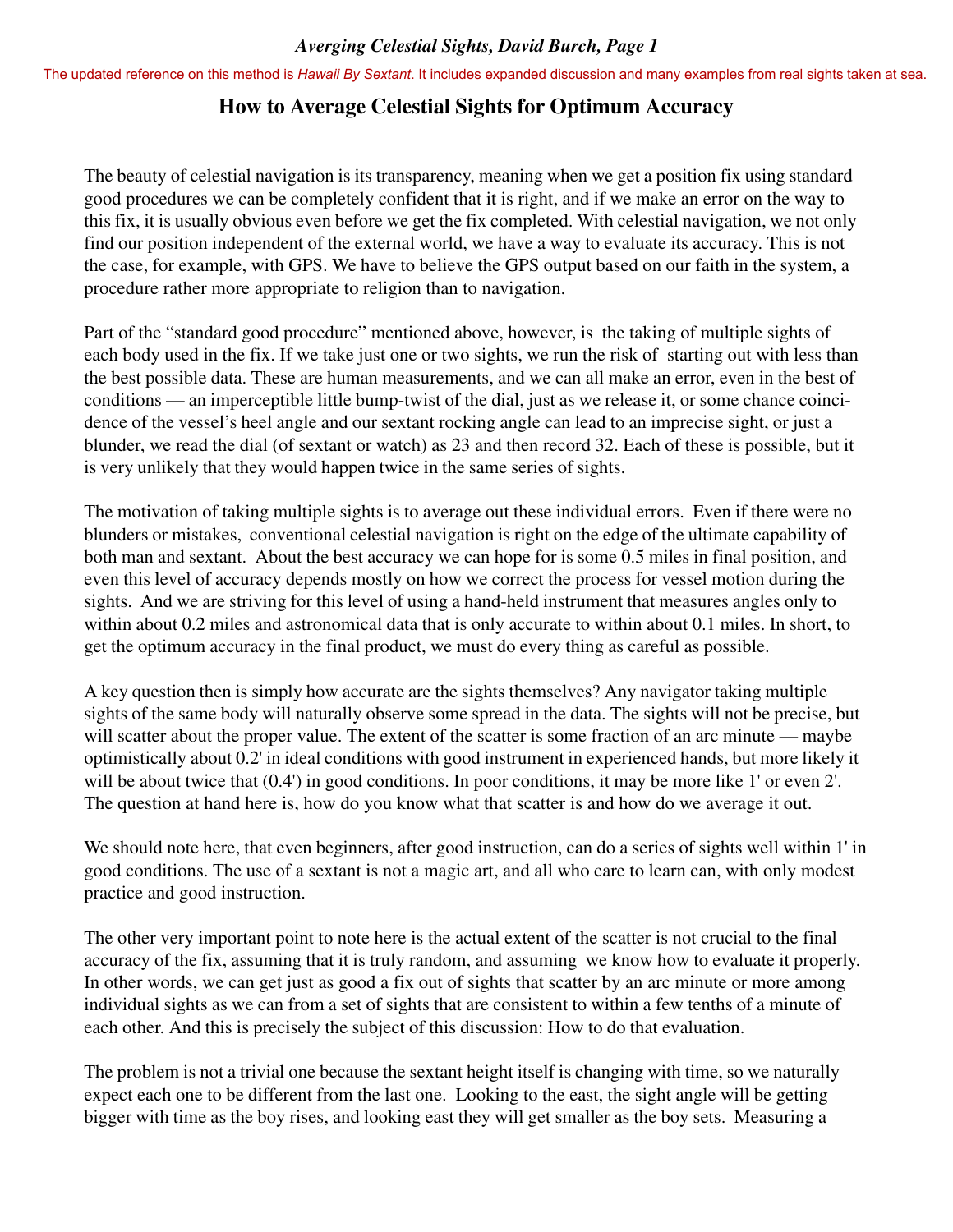#### *Averging Celestial Sights, David Burch, Page 2*

sextant altitude for a fix is not like measuring your pulse rate, which you can just do many times in a row and then perform a simple average to get an accurate value. We must evaluate a sequence of sights and use their relative values to determine if individual ones might be in doubt. A set of sample data is shown below.

DR 47° 38' N, 122° 20'W (Gasworks Park on Lake Union in Seattle), ZD=+8h, WE = 7s fast, HE = 7 feet. IC =  $3.5'$  off the scale. Sights of the sun's lower limb. Note we must use dip short for the ultimate evaluation of these sights, but that is not the issue at hand.

| WT.                                         | Hs |                                                     |
|---------------------------------------------|----|-----------------------------------------------------|
| 14h 43m 11s $27^{\circ}$ 42.3'              |    |                                                     |
| 14h $45m 46s$ $27^{\circ} 29.0'$            |    |                                                     |
| $14h\,47m\,53s$ $27^{\circ}$ $12.0^{\circ}$ |    |                                                     |
| $14h\,49m\,23s$ $27^{\circ}\,02.5'$         |    | This data is plotted below to illustrate the trend. |
|                                             |    |                                                     |



There are two ways to average these sights for the best LOP (line of position). If you have a calculator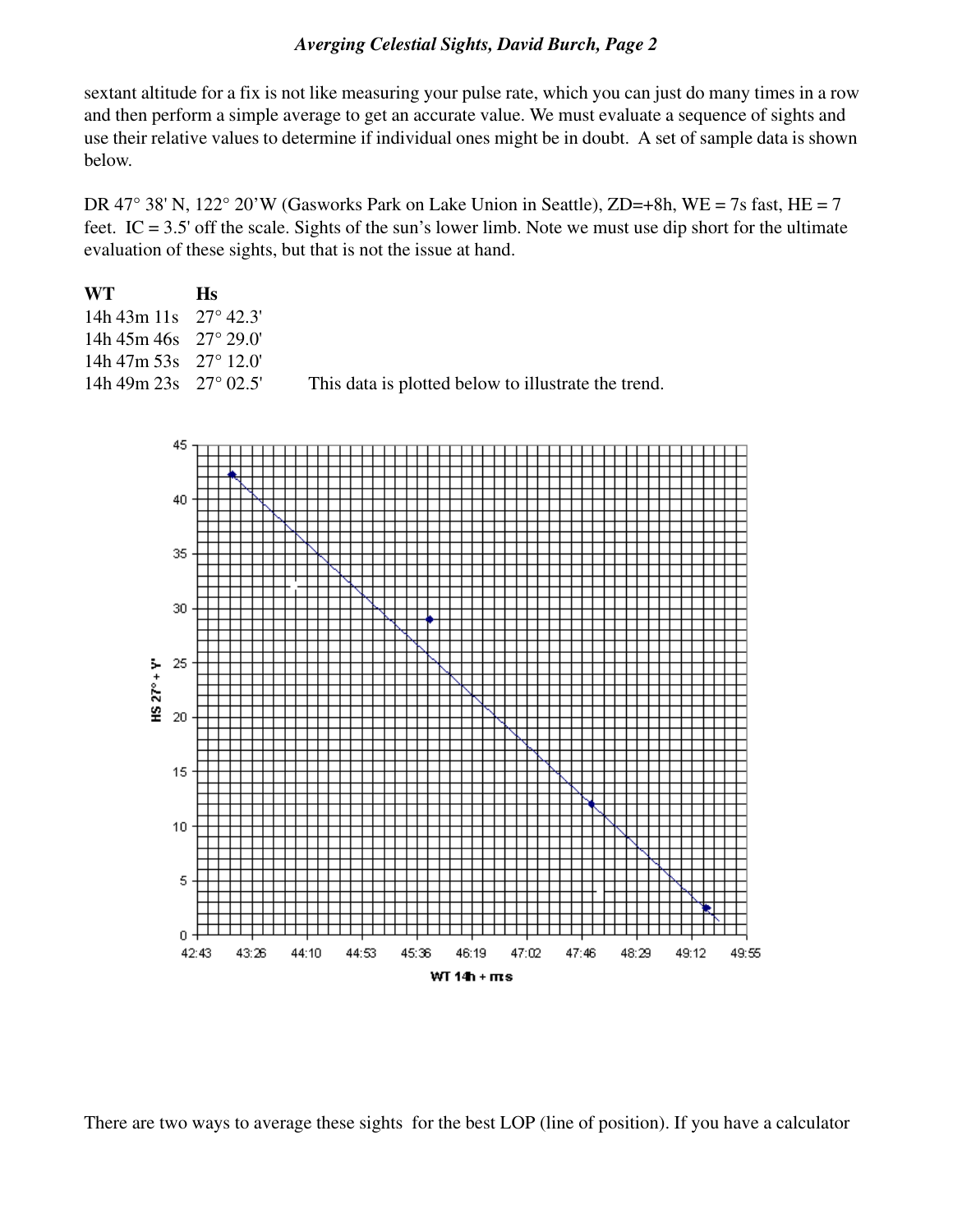## *Averging Celestial Sights, David Burch, Page 3*

programmed to do celestial navigation or a software product that does it on a computer, then the simplest approach is to simply to the sight reduction of each line from the DR position and make a list of the LOPs as follows:

**WT** LOP (Assumed position = DR position,  $HE = 0$  ft) 14h 43m 11s  $a = 17.8'$  T 221 14h 45m 46s  $a = 21.6'$  T 221 14h 47m 53s  $a = 18.8'$  T 222 14h 49m 23s  $a = 19.4'$  T 222

At this point since we have removed the time dependence of the sight altitude, we can simply average the four a-values to get  $a = 19.4'$  T 222. This would be a reasonably good way to have combined the 4 independent sights into one "best value." In other words, with software at hand, this is one way to "average sights."

Looking at the list of LOPs and also at the plot of the Hs values, it appears that the second sight (14:45:46) is too high. It might seem reasonable to drop this one out of the list and average the rest. This would give: a = 18.7' T 222. This is a big effect, 19.4 to 18.7 is a shift of 0.7 miles in this average LOP. We could take the attitude that our "careful" detection of one sight that was out of line has improved our accuracy by more than half a mile. In other words, computing all the a-values, noting which ones if any are well outside the other values, throwing them out and averaging the rest could be considered a second level of "sight averaging."

All of this presumes we have a calculator or software so we can sight reduce from the same assumed position a whole series of sights in a short time. Note that you can indeed use the same position for multiple sights with tables using Mike Pepeprday's S-Table method, but we are not covering that here. Even if we could use tables for this analysis this is way too long and tedious to do so for a series of sights. When we are using tables, we want to "average" the Hs values directly and then just carry out a single sight reduction on the best value sight that represents all the set.

Furthermore. we will show that the above simplified averaging of calculator solutions is not guaranteed to yield the correct result. It could well be that shifting the 19.4 to the 18.7 was a mistake.

The motivation for throwing out the second sight was that it was well off the line that the other 3 fit onto. We assumed that nature was kind in this regard... i.e. three in a row must be right. And clearly we need some method to evaluate which sights are far enough off to not consider...i.e. to conclude that they may be blunders or isolated errors. If a sight is say 5 miles off, it is almost certainly wrong, and if we keep it, we will be pulling the average off the proper value. So how do we proceed?

The trick is simple. We fine tune the line. In the last example, we simply took the best line that fit the most data points and drew it. It could have been any line, meaning in this case a line with any slope to it. But the trick is *we know the slope*. This does not have to be a free ranging option in selecting the best line. We can calculate the proper slope and then just slide that line up and down the page for the "best fit" to the data. Once we have that line in place, we have firmer ground to stand on as we pitch out some of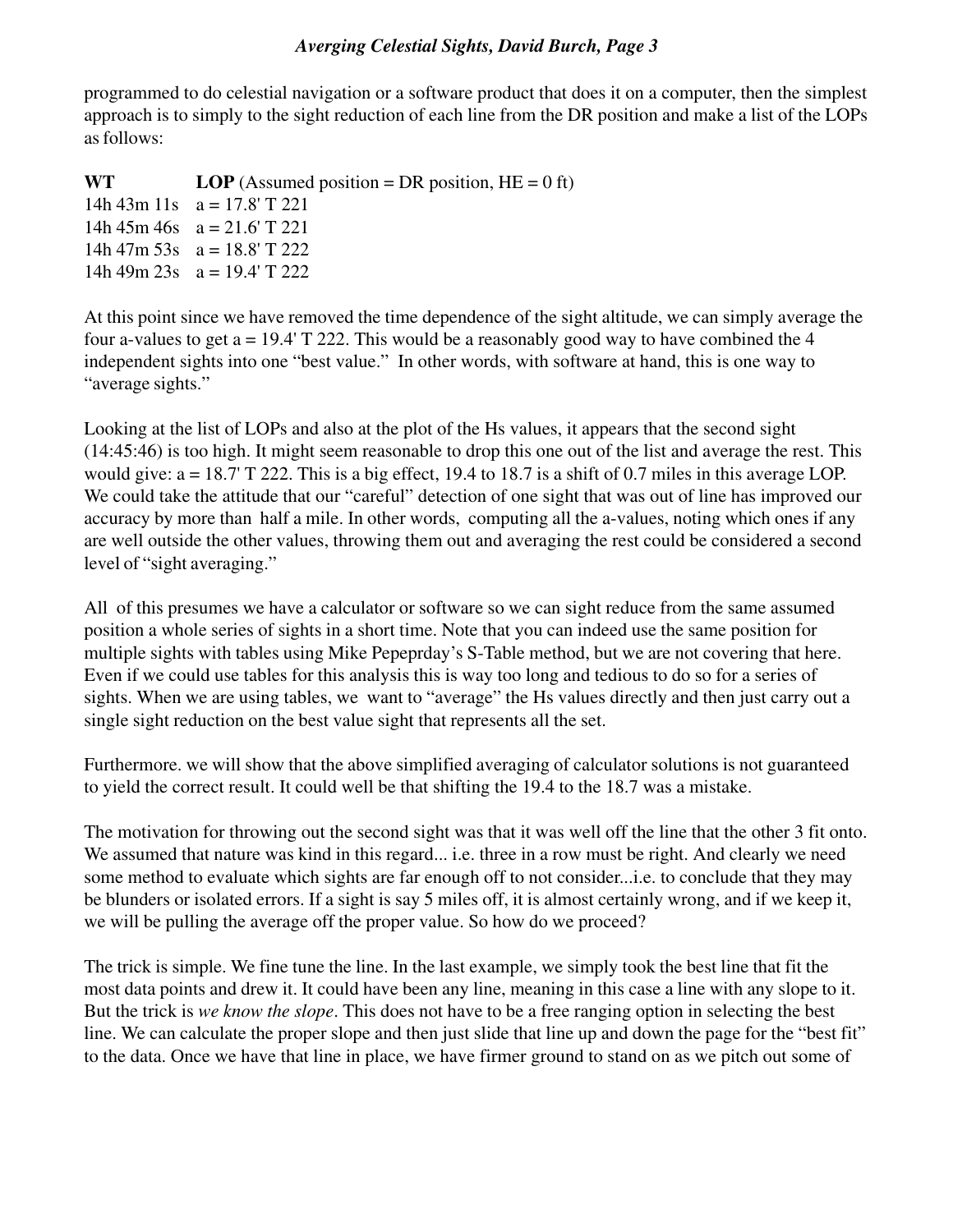#### *Averging Celestial Sights, David Burch, Page 4*

our sights.

To calculate the slope, we do a sight reduction at some time near the beginning of the sight session to get Hc and Zn (we do not need the latter) and then do the same thing at some time near the end of the sight session. In the above example, we chose to do the computation at 14h 44m 00s to get Hc =  $26^{\circ}$  3.3', and then again at 14h 48m 00s to get  $\text{Hc} = 25^{\circ}$  35.7'. This tells us that the sun at this time and place was setting at a rate of  $63.3-35.7 = 27.6$  per 4 minutes of time.

We can now draw in that line of the same plot with the data and then use parallel rules or plotter to move it up to the data. Just slide this line up and down to get the best fit position. There is no rotating it now for the best fix. We know that all good sights will be rising or falling at this rate. To draw the line, just choose any convenient place on the 1444 line to mark the first Hc then at 1448 mark another Hc that is 28' lower. Note that actual values of Hc used here do not matter so long as they are plotted on the right times and are 28' apart.

If we are using software, it is trivial to do these two sight reductions, it takes just a minute or two. But if we are using tables, we must do one more trick to make it work. We can't just choose two arbitrary times, since we won't be able to get a whole-degrees value of LHA for use in the tables. So we simply do it once properly from a time early in the sights or just before it (in this case 1444), and then get Hc from that, and then look up the Hc for the same declination and latitude but for an LHA which is 1° higher. This will give the Hc for 4 minutes later (1448). You can then use these two values to figure the slope. If the d-value in the sight reduction tables is the same at both LHAs, then you do not even need to figure the d-correction since that will not change the slope. Using Pub 249 for the above calculations, you get Hc at 1444 (Lat = 48° N, Dec = S 6°, LHA = 38°) = 26° 32' and at 1448 (Lat = 48° N, Dec = S 6°, LHA =  $39^{\circ}$ ) =  $26^{\circ}$  04' which gives the same 28' per 4 minutes slope that we got by computer.

The next figure shows this result applied to the sight data at hand. Note the interesting result that poor ole Sight No.2 that we were so ready to throw out was probably quite OK. The problem sight was No. 1, which looks off by more than 4' or so!

It's way too late to say "in short" but at least "in summary" this is a good trick to know about for evaluating sextant sights. It is especially valuable on those days when the electronics have failed completely and the sky has been overcast for some days and you are anxious for at least a good LOP and all you get is 3 hurried sights in broken cloud cover and choppy seas and you have to make the best of these.

Once the data is analyzed in this manner, we then just select one sight from the good data line and sight reduce it. In this example, we could use the last sight, right on the line, or we could use sight No 2 and take 1' off the value (it was not way out of line at all!), or sight No. 3 and add 1' or use the purely fictitious sight at 47:02 with an Hs of 27° 19.0'. We did not actually measure a height at this last time, but if we had, that is most likely what we would have gotten. Any one of these sights is the proper "average" of the full set of four, and it took the full set of four and some reasoning to pick it out.